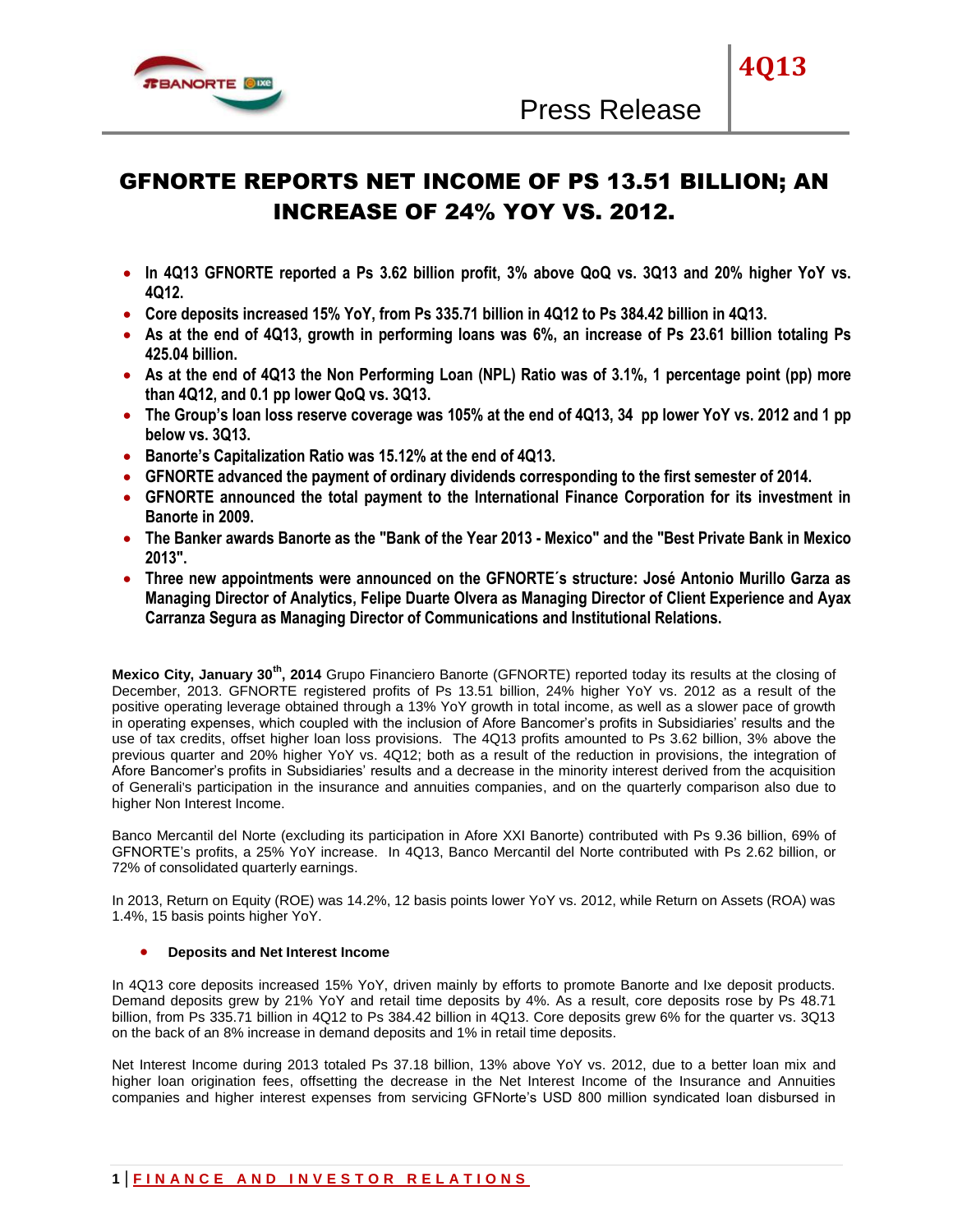

February and paid on July 26th. During 4Q13, Net Interest Income totaled Ps 9.60 billion, a 12% YoY increase vs. 4Q12 and a (1%) QoQ decrease vs. 3Q13. The YoY growth vs. 4Q12 was on the back of higher loan volumes in segments with a better mix, a lower cost of funding due to growth in core deposits and the payment of Ixe's subordinated notes with a fixed annual rate of 9.75% in dollars. The QoQ decline vs. 3Q13 was on the back of a decrease in Net Interest Income of the Insurance and Annuities companies, lower income from money market transactions derived from the trend on benchmark interest rates and negative impacts on currency valuation; which was partially offset by the growth in core deposits.

# **Loan Portfolio**

At the close of 4Q13, Total Performing Loans increased 6% YoY, growing by Ps 23.61 billion to Ps 425.04 billion. The Loan portfolio registered lower YoY growth rates mainly due to the economic slowdown registered in 2013 and the prepayments made by corporate clients, which were not offset by the origination of new loans in this segment during the year. Total Performing Loans increased 3% QoQ, mostly as a result of the growth in government, commercial, mortgage and payroll loan portfolios.

**Commercial** loans totaled Ps 113.80 billion, a 7% YoY and 4% QoQ increase, both due to increased placement of business loans, leasing and the reactivation of the Crediactivo product for businesses. **Corporate** loans totaled Ps 75.69 billion, a decline of (14%) YoY and (4%) QoQ, mainly due to the payment or classification to past due of some loans related to home developers, as well as prepayments received from some clients that used the proceeds from capital markets' transactions to settle their liabilities. At the close of December, **Government** loans totaled Ps 95.64 billion, representing an increase of 8% YoY and 6% QoQ as a result of ongoing efforts to continue meeting the demand for loans in this segment, especially from the Federal Government.

**Consumer** loans, which include mortgage loans, grew by 18% YoY. **Mortgage** loans maintained their rising trend to close the quarter at Ps 81.83 billion, a 13% YoY increase vs. 4Q12 and a 3% QoQ increase, keeping Banorte positioned as one of the banks with higher growth in loan volumes in this segment, despite a very competitive environment. **Payroll** loans totaled Ps 26.11 billion, increasing by 44% YoY vs. 4Q12 and 7% QoQ vs. 3Q13, as a result of growth in the number of Banorte-Ixe payroll deposit accountholders, promotional campaigns for the product and a cross-selling strategy with clients using various channels. **Car** loans increased by 10% YoY and 2% QoQ reaching Ps 11.41 billion at the close of 4Q13, driven by more loan placements generated by promotional campaigns for the product through various channels, cross-selling with clients and alliances with car dealerships. The **Credit Card** portfolio totaled Ps 20.36 billion at the close of 4Q13, a growth of 16% YoY and 3% QoQ, due to portfolio management strategies, promotional campaigns for Banorte – Ixe's products, and increased cross selling with clients.

The Financial Group's Past Due Loan ratio was 3.1% at the close of 4Q13, 1.0 pp higher YoY vs. 2012 and (0.1 pp) lower QoQ vs. 3Q13. The YoY growth is mainly due to an increase of past due loans in all segments, except Commercial and Government. Excluding the past due loans for the three troubled home developers, the NPL ratio would be 1.5%, 60 basis points below YoY and 30 basis points lower QoQ vs. 3Q13.

GFNORTE closed 4Q13 with past due loans of Ps 13.66 billion, a 61% YoY growth, mainly due to the increase in past due Corporate loans - especially of home developers - SMEs, Credit card, Mortgage and Payroll loans, as a result of the negative impact of slower economic growth. The (2%) QoQ decline was due to the decrease of past due loans in the Commercial portfolio. The Group's loan loss coverage was 104.6% at the close of 4Q13, (33.7 pp) lower YoY vs. 2012 and (1.0 pp) below vs. 3Q13; the YoY and QoQ reductions were mainly due to past due loans generated by exposures to home developers.

#### **Efficiency**

The Efficiency Ratio during 2013 was 52.0%, 193 basis points below YoY vs. 2012, due to the positive operating leverage obtained; in 4Q13 it was 52.8%, a YoY and a QoQ increase of 229 basis points and 184 basis points, respectively, on the back of higher operating expenses and in the QoQ comparison due to a decline in Net Interest Income.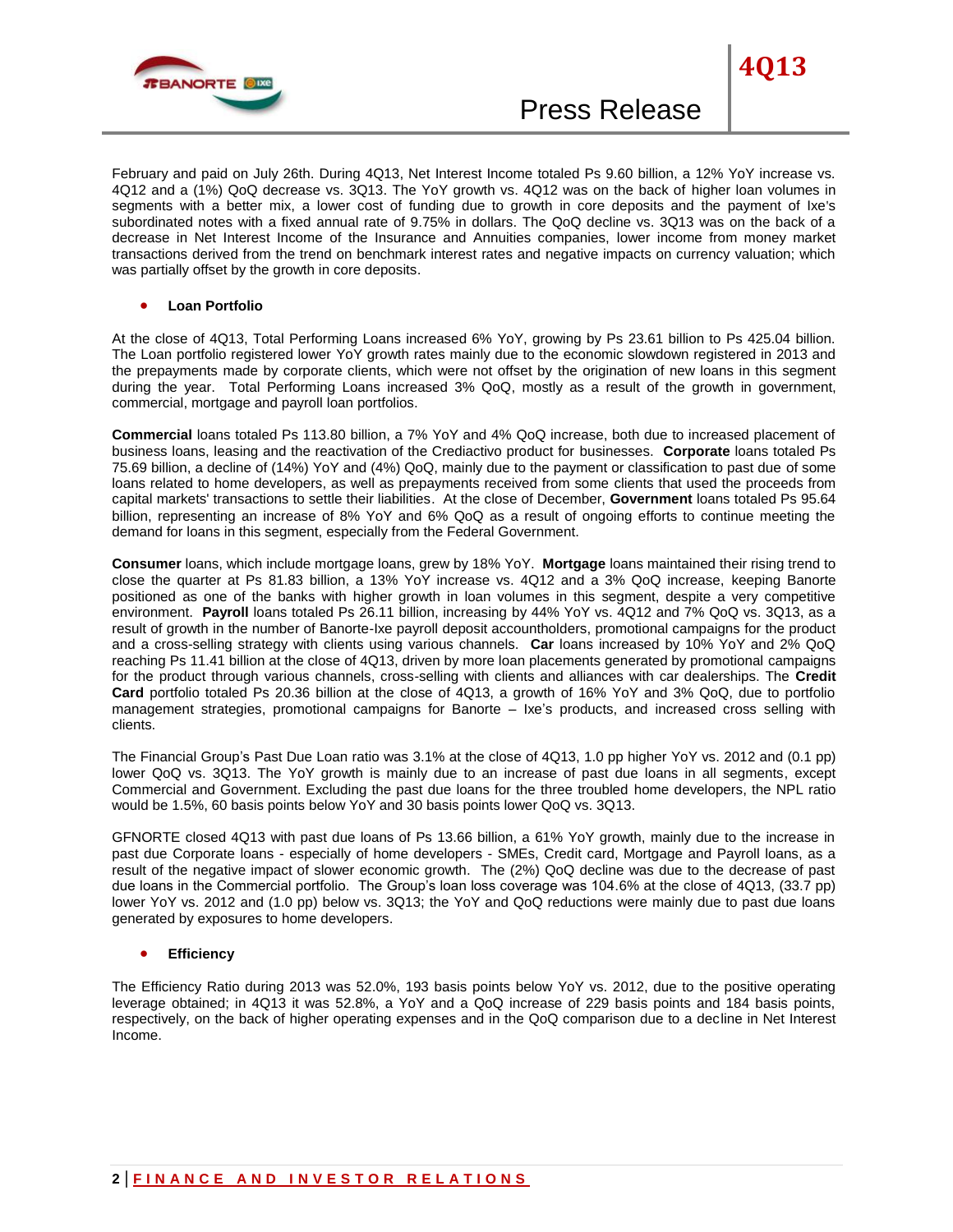

Banco Mercantil del Norte's Capitalization ratio was 15.12% at the close of 4Q13, with a Total Tier ratio of 12.73% and a Core Tier 1 ratio of 11.48%.

#### **Other Subsidiaries**

**Long Term Savings** comprised of Afore XXI Banorte, Insurance and Annuities reported Ps 1.96 billion in earnings during 2013, an 86% YoY increase vs. 2012, and Ps 666 million in 4Q13, 193% above YoY vs. 4Q12 and 51% higher vs. 3Q13. The YoY increases vs. 2012 and 4Q12 were due to the incorporation of Afore Bancomer's results, improved business dynamics in the Insurance and Annuities companies and to a lesser extent, the decrease in minority interest as a result of acquiring Generali's 49% participation in the Insurance and Annuities companies in October.

**Banorte - Ixe Tarjetas** reported profits of Ps 1.20 billion, 81% higher YoY vs. 2012, due to the SOFOM's purchase of Banco Mercantil del Norte's credit card portfolio during 2Q12 and the consolidation of its results as of that quarter, as well as growth and portfolio management strategies. In 4Q13 profits were Ps 335 million, 2% higher YoY vs. 4Q12 and 21% above QoQ vs. 3Q13, due to the positive impact on margins and fees from loan growth, as well as a lower level of operating expenses.

The **Brokerage Sector** comprised of Casa de Bolsa Banorte Ixe and Operadora de Fondos Banorte-Ixe, reported profits during 2013 of Ps 649 million, (5%) below YoY as a result of a decrease in operating income, and increases in operating expenses and income tax. 4Q13 earnings were Ps 154 million, (42%) lower YoY and 41% higher QoQ. The YoY decrease was due to lower interest income from repo operations caused by the negative impact of reduced market rates on the investment portfolio, as well as lower income from securities and derivatives trading as a result of changes in the market conditions.

**Other Finance Companies** comprised of Arrendadora y Factor Banorte, Almacenadora Banorte and Solida Administradora de Portfolios (which was spun-off from Banco Mercantil del Norte to later merge with Ixe Soluciones in May 2013), recorded profits of Ps 362 million in 2013.

#### **Recent Events**

 **Grupo Financiero Banorte advanced the payment of ordinary dividends corresponding to the first semester of 2014.**

As was timely announced, the Ordinary General Shareholders' Meeting ("OGM") of Grupo Financiero Banorte, S.A.B. de C.V. ("GFNORTE") held on October 14<sup>th</sup>, 2013, approved the distribution of a cash dividend of Ps 0.7852 per outstanding share, to be paid in four installments of Ps \$0.1963 per share each, of which the first payment was made on October 23<sup>rd</sup>. Subsequently, in the OGM held on December 20<sup>th</sup>, 2013 it was approved, with representation of 88.25% of the total subscribed and paid shares of the Company's capital, to anticipate the payment to December  $31^{st}$ , 2013 of the dividends that would be disbursed on January  $23^{rd}$  and April  $23^{rd}$ , amounting to Ps 0.1983 per share, respectively. The fourth and last disbursement programmed for the second semester of 2014 remains unchanged and will be distributed on July 23<sup>rd</sup>, 2014, as agreed in the aforementioned Shareholders' Meeting of October.

## **GFNORTE announced the total payment to the International Finance Corporation for its investment in Banorte in 2009.**

Regarding the use of proceeds from the Global Public Offering carried out in July 2013, GFNORTE informed that as of December  $6<sup>th</sup>$  the International Finance Corporation ("IFC") received the payment in order to finalize its participation in GFNORTE, equivalent to 54,364,887 shares of the Group; this participation derived from the IFC's investment in Banco Mercantil del Norte, S.A. ("Banorte") since 2009. With this payment, the IFC does not longer have any patrimonial interest on GFNORTE or its subsidiaries.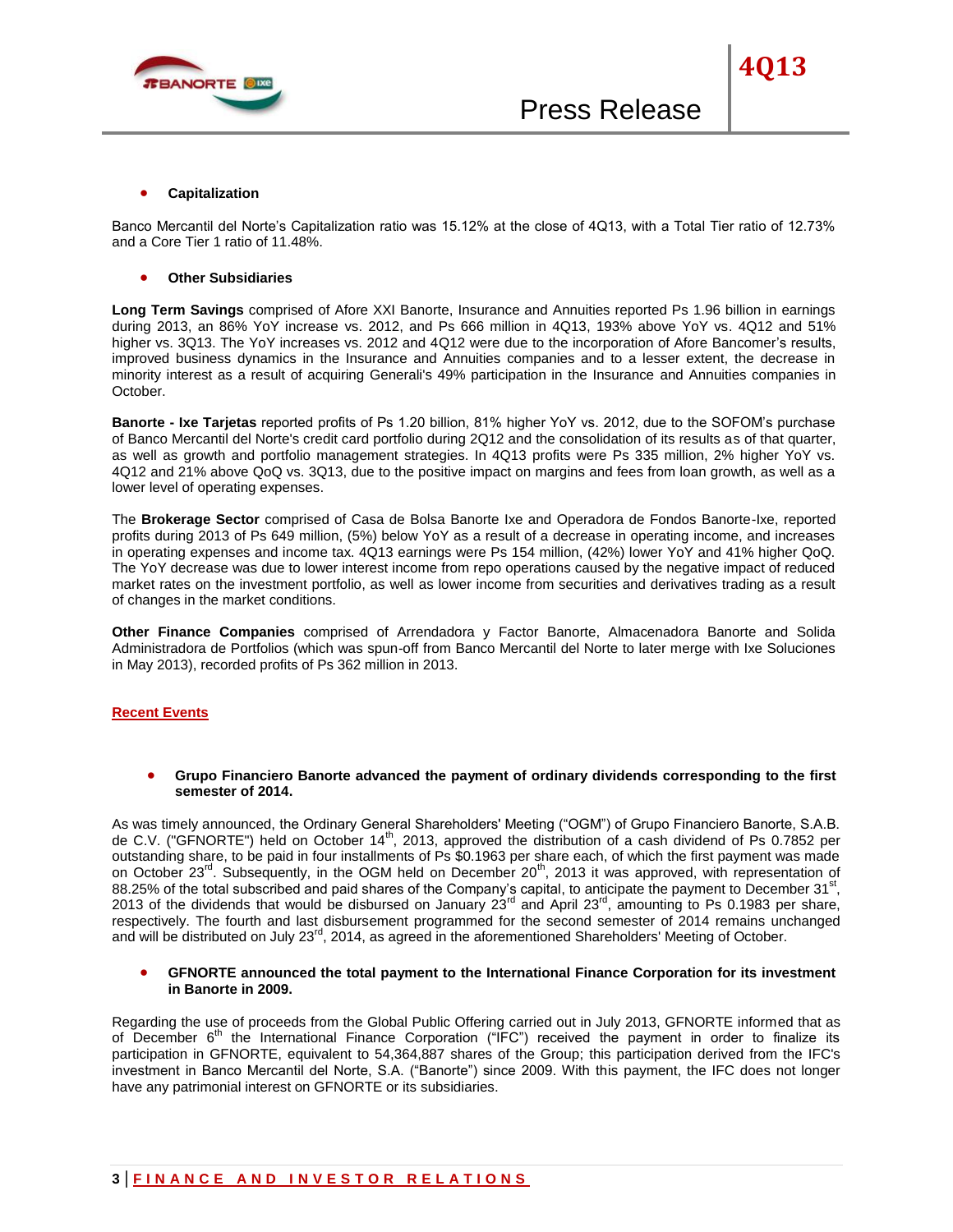

This payment was consistent with the information provided to the investment public during the equity offering carried out by GFNORTE, as well as with the content of the transaction documents.

## **The Banker awards Banorte as the "Bank of the Year 2013 - Mexico" and the "Best Private Bank in Mexico 2013".**

In December 2013, for the 6th time in the last 9 years, Banorte was awarded as the "Bank of the Year 2013 - Mexico" and the "Best Private Banking in Mexico 2013" through the Financial Times' specialized publication –The Bankerwhich recognizes and promotes excellence in the banking industry on a global standard.

The "Best Bank of the Year 2013 - Mexico" award considers factors such as growth of core capital, assets, the level of profits achieved by Banorte, and improvements in ROE and Efficiency during the past 12 months. The Group's growth strategy was another factor that the Financial Times considered in this award. Also, Afore Bancomer's acquisition finalized at the beginning of this year, the successful stock offering carried by GFNORTE in July of US 2.5 billion dollars (the largest offering made through the Mexican Stock Exchange - Bolsa Mexicana de Valores), the acquisition of Generali's stake in the Insurance and Annuities companies, as well as the strategic alliance with IBM to generate higher value propositions to customers, were important factors considered to give Banorte the award.

The Banker also awarded Banorte-Ixe as the "Best Private Bank in Mexico in 2013". The magazine considered Banorte-Ixe's success in integrating the two platforms of private banking, incorporating the best features of the two groups; asset management, investment processes and above all, a service culture characterized by the added value offered to clients through a comprehensive products offering, as well as their vision for the future, and innovation in new investment products and platforms.

## **Merger of Mutual Funds at Operadora de Fondos Banorte Ixe.**

During November and December 2013, 16 of the 43 mutual funds of Operadora de Fondos Banorte Ixe were merged, resulting in a range of 35 mutual funds.

| Date of Merger | <b>Merging Fund</b>                                                                                                       | <b>Merged Fund</b>                                                                      |
|----------------|---------------------------------------------------------------------------------------------------------------------------|-----------------------------------------------------------------------------------------|
| November 11th  | "Ixe Fondo Patrimonial", S.A. de C.V.,<br>Sociedad de Inversión en Instrumentos<br>de Deuda                               | "Nortemm", S.A. de C.V., Sociedad de<br>Inversión en Instrumentos de Deuda.             |
| November 11th  | "Ixe Fondos Divisas 2", S.A. de C.V.,<br>Sociedad de Inversión en Instrumentos<br>de Deuda                                | "Ntecob", S.A. de C.V., Sociedad de<br>Inversión en Instrumentos de Deuda               |
| November 27th  | "Ixe Fondo de Mediano Plazo", S.A. de<br>C.V., Sociedad de Inversión en<br>Instrumentos de Deuda                          | "Nteaño", S.A. de C.V. Sociedad de<br>Inversión en Instrumentos de Deuda                |
| November 27th  | "Ixe Fondo de Corto Plazo", S.A. de<br>C.V., Sociedad de Inversión en<br>Instrumentos de Deuda                            | "Ntemes", S.A. de C.V., Sociedad de<br>Inversión en Instrumentos de Deuda               |
| November 27th  | "Ixe Gub", S.A. de C.V., Sociedad de<br>Inversión en Instrumentos de Deuda                                                | "Ntebono", S.A. de C.V., Sociedad de<br>Inversión en Instrumentos de Deuda              |
| December 5th   | "Ixe Fondo Común", S.A. de C.V.,<br>Sociedad de Inversión de Renta Variable                                               | "Norteacc", S.A. de C.V., Sociedad de<br>Inversión en Instrumentos de Renta<br>Variable |
| December 5th   | "Ixe Fondo Estrategia 1" S.A. de C.V.,<br>Sociedad de Inversión de Renta Variable                                         | "Nortecon", S.A. de C.V., Sociedad de<br>Inversión de Renta Variable                    |
| December 5th   | "Ixe Fondo Estrategia 2" S.A. de C.V.,<br>Sociedad de Inversión de Renta Variable Sociedad de Inversión de Renta Variable | "Norteequilibrado", S.A. de C.V.,                                                       |

 **Banorte-Ixe Securities complies with terms and conditions of the Letter of Acceptance Waiver and Consent issued by FINRA.**

On January 28<sup>th</sup>, 2014. GFNorte informed that Banorte-Ixe Securities ("BSI") had accepted the terms and conditions of the Letter of Acceptance Waiver and Consent ("AWC") issued by the Financial Industry Regulatory Authority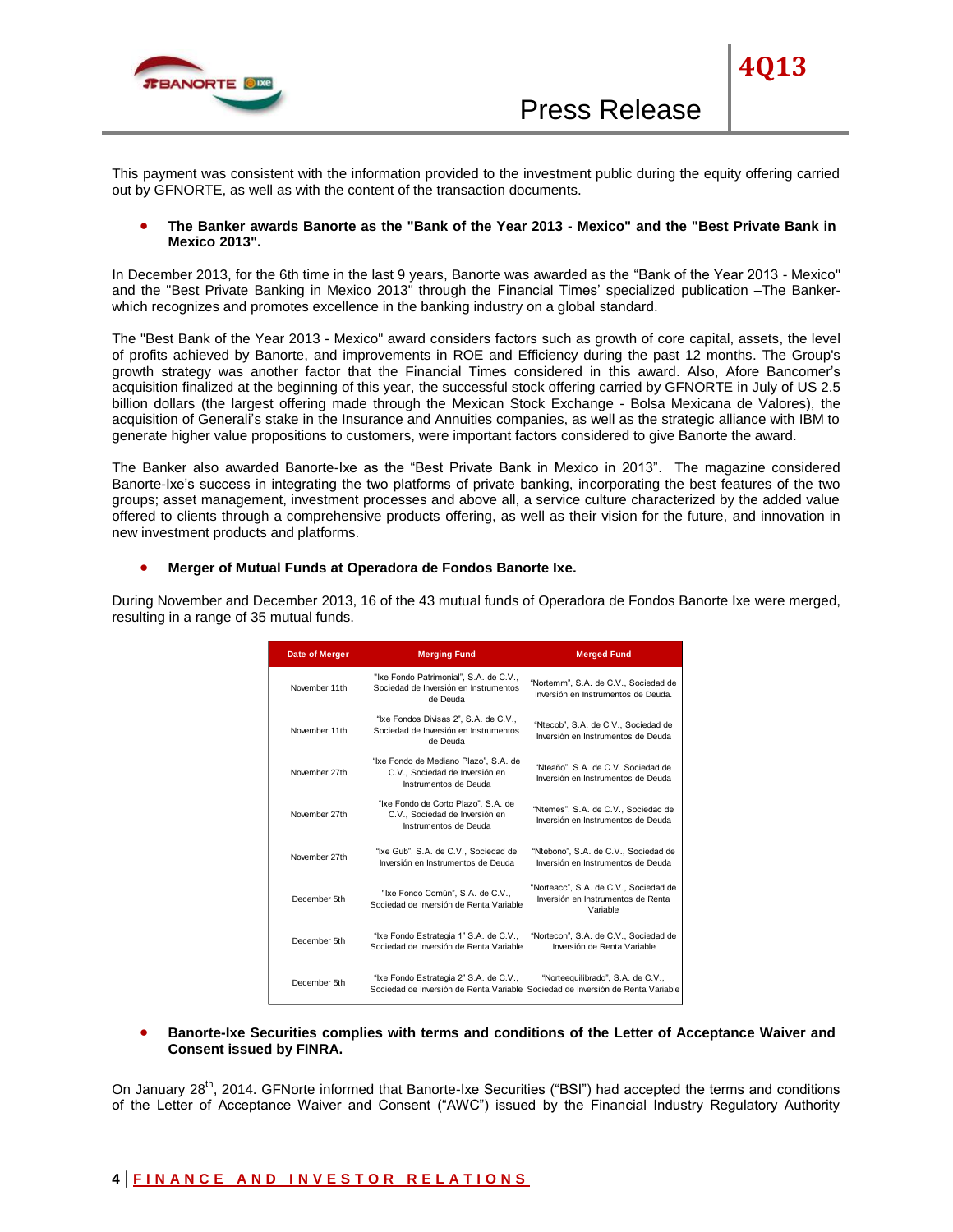

("FINRA") in the U.S., in which the aforementioned observed two primary regulatory deficiencies in some of BSI's policies and processes; imposing a fine of US 475,000 dollars, which was paid in full by BSI.

GFNorte's management is permanently committed to complying with the applicable regulations in all the jurisdictions where its affiliates operate. Thus corrective actions to internal policies and procedures have been implemented in order to comply with the regulatory requirements of U.S. authorities, which have increasingly scrutinized the businesses of financial institutions in Latin American. GFNorte acknowledges that any deficiency is unacceptable, and therefore has enhanced its systems in order to correct the areas cited by the regulator.

GFNorte and BSI remain committed to providing their Mexican clients with world class services and products that satisfy their particular financial needs in the U.S. markets, but always under the premise of comprehensively complying with the applicable regulations in the U.S. and in cooperation with its authorities.

# **New York Banorte Day.**

Last November 25<sup>th</sup>, Grupo Financiero Banorte's top management, carried out a new edition of *Banorte Day* in New York City, a meeting with more than 100 national and international analysts and investors, in which the institution's current ability to generate value after recent acquisitions was demonstrated, as well as the business transformation strategy, the new model of retail banking and the advances in technology.

Besides Alejandro Valenzuela (CEO) and Guillermo Ortiz (Chairman of the Board), the following executives participated during *New York Banorte Day*: Gabriel Casillas, Managing Director of Economic Analysis; Rafael Arana, Chief Operating Officer; David Suárez, CFO and Head of IR; Fernando Solís, Managing Director of Long-term Savings, Concepción Borjón, leader of Sumando project; Javier Salgado, Deputy Managing Director of Branch Management; Ignacio Aldonza, Managing Director of Technology and Operations; Andrés Aymes, Territorial Director for Southern Mexico; Jesús Garza, Managing Director of Commercial Banking; Manuel Romo, Managing Director of Consumer Products, and Marcos Ramírez, Managing Director of Wholesale Banking.

#### **Establishment of China Desk.**

In December, Banorte-Ixe announced the creation of "China Desk", covering all the Mexican territory, formed by a team of Chinese and Mexican executives, highly specialized in providing services to Chinese companies established in Mexico or interested in developing business relations in our country.

The "China Desk" offers comprehensive financial solutions that facilitate the establishment of business relationships for Mexican companies with the Asian country and encourages direct investment from China in our country by offering a broad range of financial products and services in Commercial Banking, SME banking, Business and Corporate Banking, Transactional Banking, International Trade, Leasing and Factoring, Investment Banking, among others.

#### **Soriana, joins the network of third party correspondents**

As of January 2014, Banorte's clients and accountholders may pay their credit card, online and in real time, all year round in more than 600 Soriana stores. Banorte expands its correspondent network from 4,147 - at the end of December 2013 - to 4,763 currently.

# **Banorte Móvil is awarded as the best financial application.**

In November, Banorte Mobile was awarded the best of e-business in 2013 during the third edition of the CNN Expansion Awards for the Pago Móvil service, which enables users to pay with their cell phone at retail and online establishments without using a physical card. More than 193 small, medium and large companies, entrepreneurs and educational and government institutions were postulated to 11 categories.

# **Credit Ratings.**

Standard & Poor's increases the ratings for Banorte and Casa de Bolsa Banorte Ixe